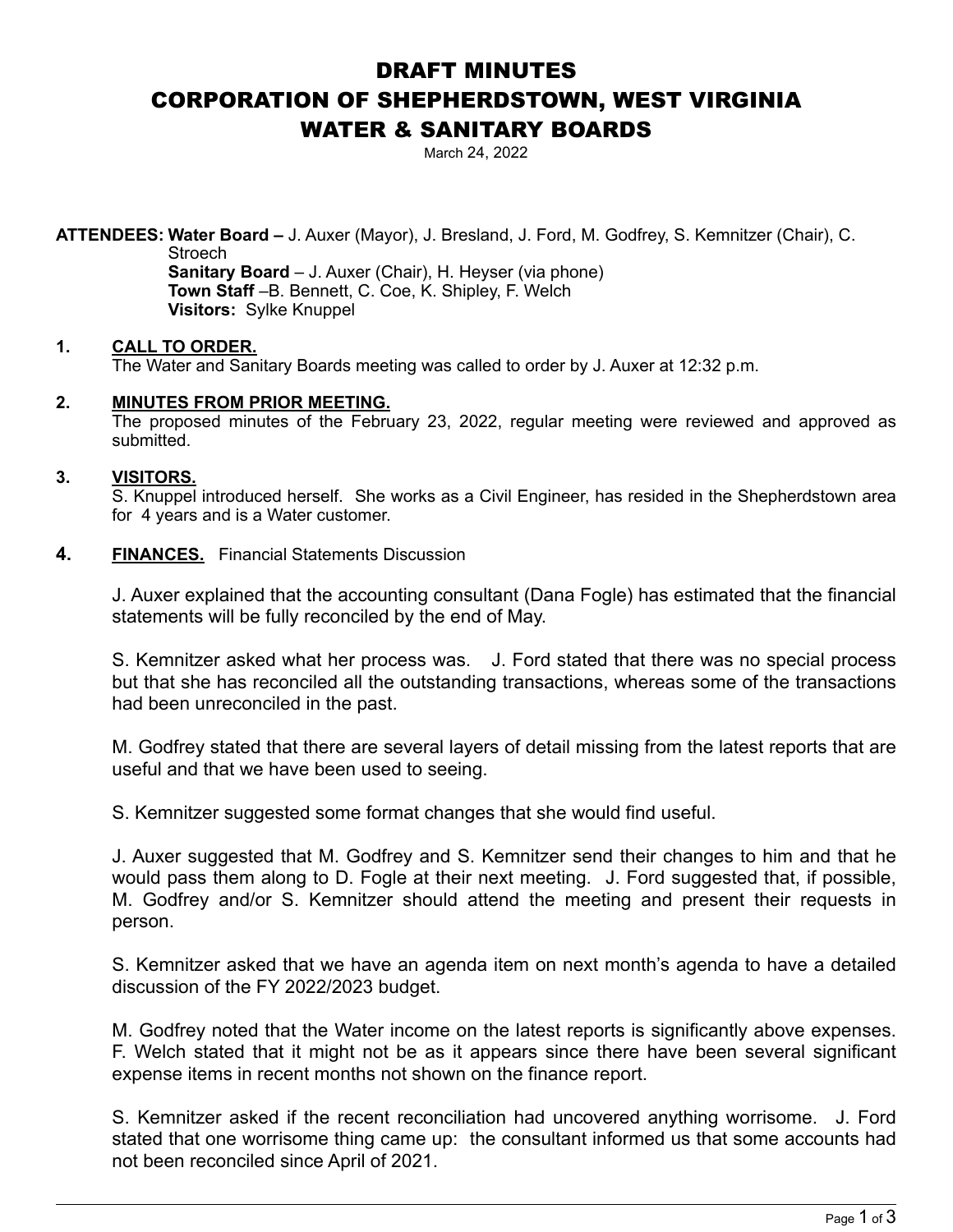# **5. FLOW AND QUALITY REPORTS.**

## **5.a WATER - NO VIOLATIONS.**

C. Coe reported that things were working well in general and that all readings were less than maximum allowable levels.

# **5.b. SANITARY REPORTS – NO VIOLATIONS.**

K. Shipley reported that everything was going well but that the current reports were not available because the lab did not deliver them due to Covid issues.

#### **6. UNFINISHED BUSINESS.**

#### **6.a SEWER USE ORDINANCE – REVISION AND COMMENTS - SPRING 2022.**

H. Heyser reported that no progress has been made on this effort.

#### **6.b WATER PLANT IMPROVEMENT PROJECT - JEFF EKSTROM TO REPORT.**

 C. Coe reported for J. Ekstrom that the project is on schedule. Currently the plant is intermittently running at half capacity so that work can proceed on the idled portion of the plant. To date they have had no difficulty meeting their required output.

 C. Coe reported that the aging plant fence (40+ years) is causing problems. Project has \$13K allocated for repairing sections of the fence that the contractors have had to disassemble but the condition of the fence has made it impossible to repair. C. Coe suggested that we should remove the requirement for the contractor to repair the fence (also remove the \$13K from the contract) and plan to rebuild the entire fence ourselves at an estimated cost of \$31K. J. Bresland and S. Kemnitzer stated that they agreed with that decision and there was no disagreement.

 M. Godfrey stated that he recently toured the plant and was impressed with effort and results of the project.

#### **6.c UPDATE ON WATER DISTRIBUTION PROJECT - JEFF EKSTROM TO REPORT.**

 J. Auxer reported in J. Ekstrom's absence. He stated that the \$2Million Congressional grant has been approved. It requires a 25% match from Water, which is currently available from capacity fees.

 S. Knuppel asked if this project was considered maintenance or upgrade. F. Welch responded that it will be mainly upgrade - specifically upgrading the capacity delivered to Mecklenburg Heights in order to provide capacity required for fire hydrants.

 S. Kemnitzer asked if there would be any special accounting requirements. J. Auxer stated that we are still waiting to get information as to how to administer the grant.

#### **7. NEW BUSINESS.**

#### **7.a SHEPHERD VIEW APTS - APPROVAL OF STEP II - HOY SHINGLETON WORKING ON ALTERNATE MAINLINE EXTENSION AGREEMENT - TO BE SENT TO PSC.**

F. Welch stated that the Alternate Mainline Extension Agreement is the only outstanding issue, that H. Shingleton had submitted it to the PSC and expects to hear from them in about 1 month.

## **7.b SHEETZ STORE - APPROVAL OF STEP II - HOY SHINGLETON WORKING ON ALTERNATE MAINLINE EXTENSION AGREEMENT - TO BE SENT TO PSC.**

K. Shipley explained that all water lines have been completed and that 52 of the 62 feet of drilling under Route 45 required to connect the sewer line to the existing system have been completed.

F. Welch stated that H. Shingleton is preparing to send the Alternate Mainline Extension Agreement to the PSC.

# **8. MAYOR'S REPORT.**